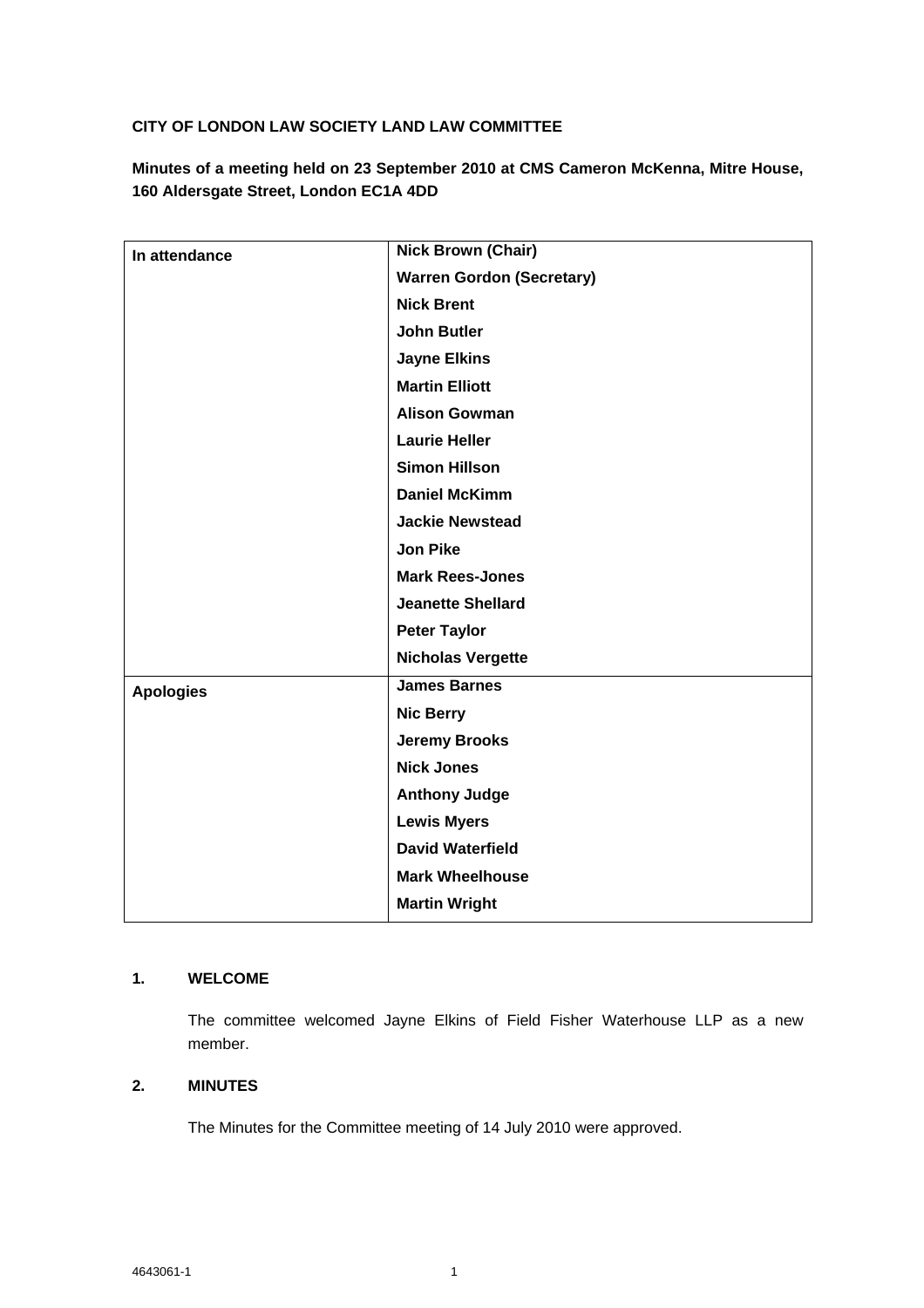### **3. PERPETUITY-TYPE TRAPS**

The Law Society may make representations suggesting abolition of the perpetuity-type traps in:

#### **paragraph 7(2) of Schedule 15 to the** *Law of Property Act* **1922**; and

#### **section 149(3) of the** *Law of Property Act 1925*

as part of its response to publication of a future Bill to repeal unnecessary laws.

**Post-meeting note: Warren Gordon discussed this with a Law Society representative and it cannot be guaranteed that such representations will be made.**  Consequently, the Land Law committee may wish to consider making representations in that regard, either alone or together with PSL groups. Warren Gordon happy to liaise with PSLs on this.

#### **4. CONTRACTS (RIGHTS OF THIRD PARTIES) ACT 1999 NOTE**

The CLLS Construction Law committee produced a note in May 2010 on the use of the the Contracts (Rights of Third Parties) Act 1999 as an alternative to collateral warranties. A sub-group of the Land Law committee is liaising with the Construction Law committee with a view to publishing a joint article highlighting the benefits of using (and encouraging the use of) the Act in that regard. Lehmans can be used to help publicise the article.

#### **5. LANDLORD'S INSURER'S WAIVER OF SUBROGATION- TENANT'S CONTRACTOR**

At previous meetings, there have been discussions concerning the difficulties currently being experienced by tenants and their contractors in persuading landlords to extend their building insurance to cover fitting out or refurbishment works to be carried out by tenants to their premises in a multi-let building. Bill Gloyn's article in Property Week highlighted the problem.

The reality of the situation, often, does not match the treatment under the JCT contracts, which require the employer to arrange joint names insurance against specified perils for the structure and contents, which are the responsibility of the employer. The relevant provision also requires the employer to arrange all risks cover for the works. Where the tenant is the employer (but does not arrange the building insurance), it is unlikely that he can comply with those requirements.

As Bill says in his article, the landlord insuring party may be willing to obtain a waiver of the insurer's recovery rights against the offending party, usually subject to the maintenance of a stated amount of public liability insurance by the contractor, which will need to be extended to include damage to the building. If it is not possible to obtain the waiver, the JCT contract will need amending.

While approaches may be made to the JCT drafting committee in relation to possible changes to the standard contracts on this issue, the key point is that tenants (employing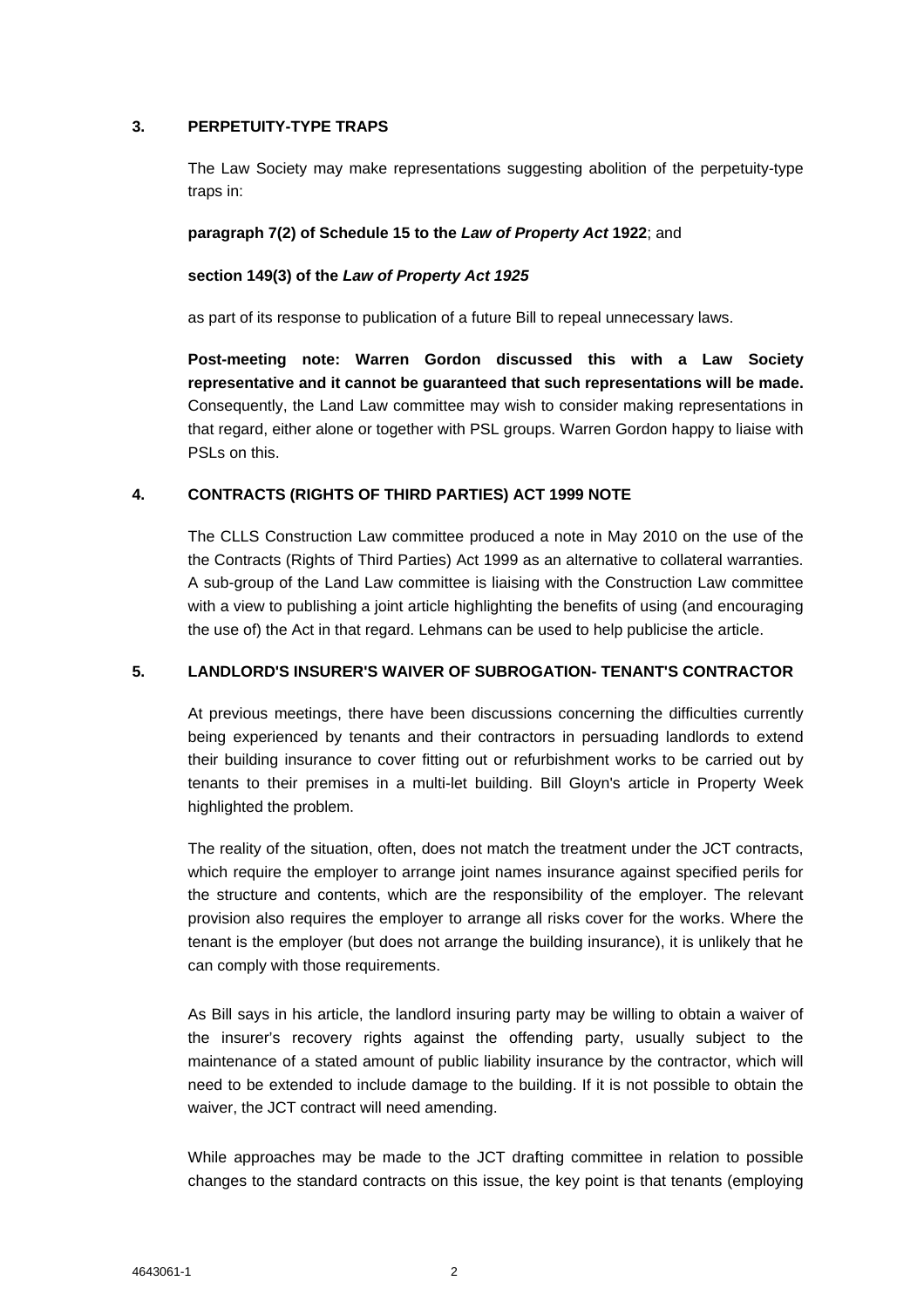contractors) and their advisers should be aware of this potential risk and ensure, where possible, that their position is protected.

**Query whether the sub-group of the land law committee looking at this issue considers it would be useful to provide information to the profession about the problem.** 

#### **6. CRC ENERGY EFFICIENCY SCHEME**

There was a discussion about whether drafting should be inserted into leases to deal with the CRC Energy Efficiency Scheme, but little consensus. Should CRC be treated as part of the service charge regime, or separately because of the probable mismatch between service charge accounting periods and the relevant periods under CRC? Should landlords charge a fixed additional CRC payment, or even not seek contributions from tenants at all?

As and when the cost of CRC allowances materially increases (or even when landlords actually have to start buying allowances), then there may be more of a consensus among landlords to have express lease drafting enabling recovery of CRC allowances and perhaps the related administrative costs from tenants. It was reiterated that most existing leases will not enable landlords to recover CRC costs.

The probable differences of approach to CRC among landlords was a concern for the committee- for example, impact on tenants of successive landlords having different approaches leading to tenants paying twice for CRC for the same period.

One suggestion was adopting a more informal memorandum of understanding/personal arrangement between landlord and tenant to cater for CRC, but this obviously creates uncertainty for successor landlords and tenants.

At a previous meeting, Jeremy Brooks agreed to talk to Peter Williams of Eversheds (who sits on the BPF working party on CRC) about possible drafting and the committee awaits with interest any further developments.

The committee considered that the CLLS certificate of title did not need amending to take account of CRC. If a lease contains a CRC related provision, the provider of the certificate may decide that this is a material matter that ought to be highlighted.

#### **7. GOOD HARVEST AND CERTIFICATE OF TITLE**

The committee decided not to change the form of the CLLS certificate of title, at this stage, to take account of the implications of the High Court decision in the *Good Harvest*  case. However, an additional note will be added to the land law committee page of the CLLS website to the effect that- the committee has decided not to suggest a standard qualification to take account of the Good Harvest decision and that the provider of the certificate should qualify the sections of the certificate potentially affected by Good Harvest (as with any other qualification to the certificate) when considered appropriate in the context of the particular transaction, property and documentation.